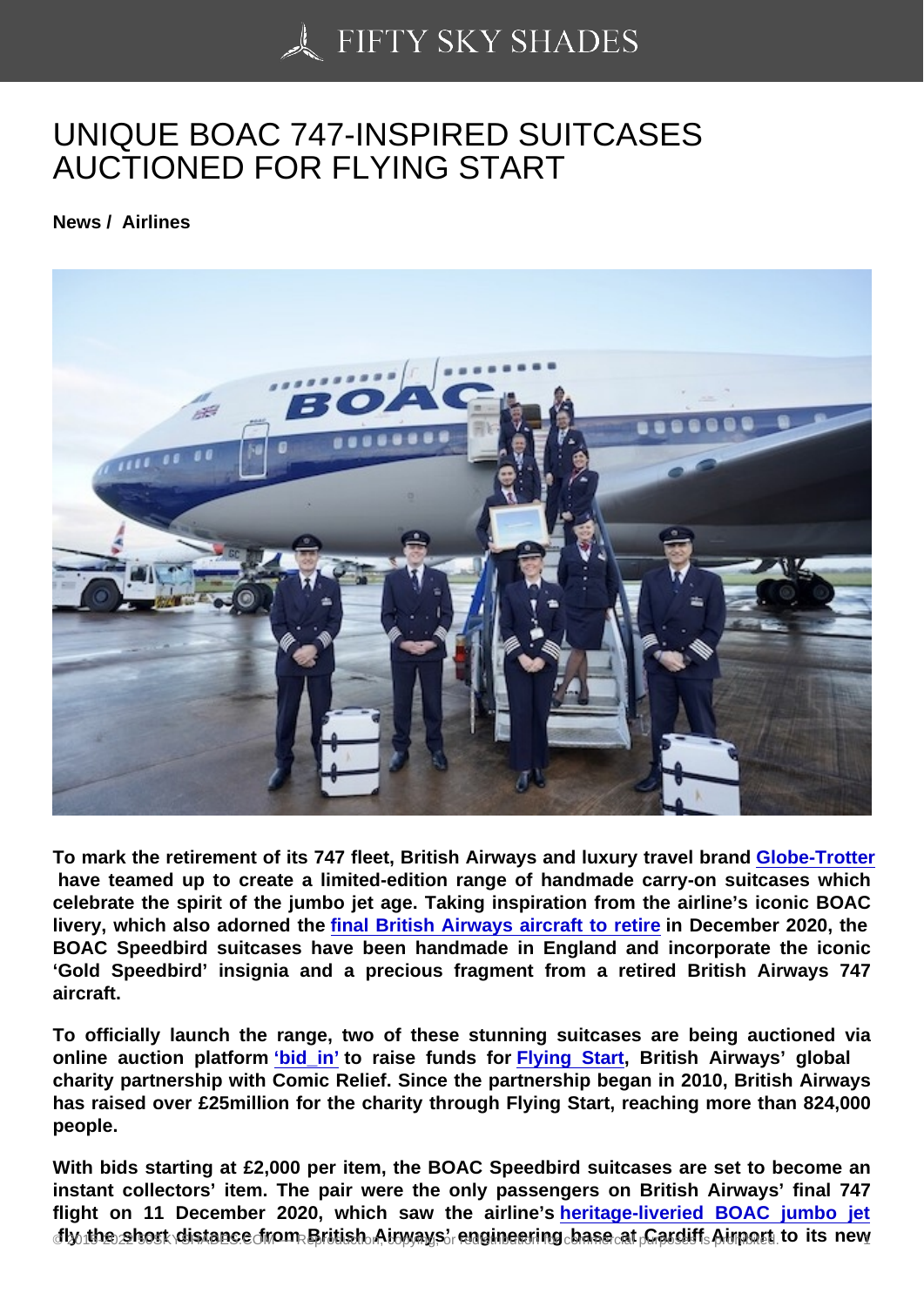**permanent home in St Athan, South Wales. They have also been signed by the flight's Captain, Richard Allen-Williams, British Airways' Chief Training Pilot.**



Hamish McVey, British Airways' Head of Brands & Marketing, said: "We are thrilled to be working with Globe-Trotter to create this very special product, and through this unique auction raise money for vital Comic Relief projects across the UK and overseas.

"While it was the right time to bid farewell to our Queen of the Skies, the launch of these BOACinspired carry-on suitcases provides a perfect opportunity for someone to celebrate a bygone era of global air travel and own a piece of our history."

The suitcases are made from high gloss vulcanised fibreboard with a metallic sheen for a pearlescent white shimmer, which is complemented by Navy leather trim on the corners and handles. The hand-painted 'Gold Speedbird' insignia adorns the exterior, while the 747 fragment decorates the interior. The range is limited to just 150 suitcases which will be available to order online from today and in Globe-Trotter's flagship stores.

British Airways and Globe-Trotter have a proud history of collaboration spanning decades. During the 1960s, Globe-Trotter was the luggage brand of choice for BOAC (British Overseas Airways Corporation) crew, who treasured them for their strength and durability. Former BOAC cabin crew member Hilary Farish inspired a popular Globe-Trotter luggage collection with a suitcase which was covered in stickers and marks from her extensive travels.

Vicente Castellano, Executive Chairman, Globe-Trotter, said: "We at Globe-Trotter could not be happier to collaborate with British Airways and support their important Flying Start programme.

"The commemorative BOAC case that we have created together, is the perfect celebration of travel and style – two values that have inspired the past and indeed the future of Globe-Trotter."